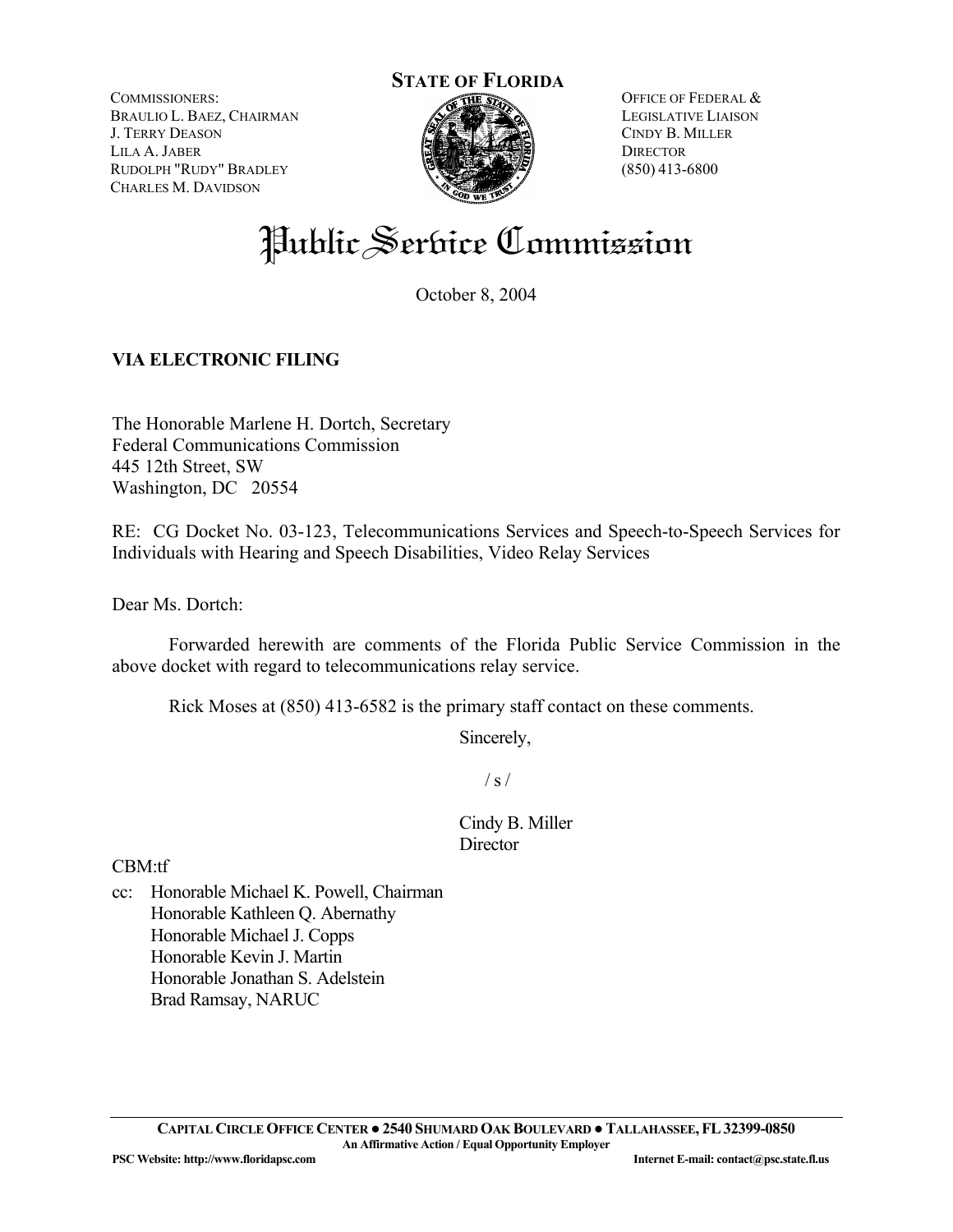## **Before the Federal Communications Commission Washington, D.C. 20554**

| In the Matter of                                 |                      |
|--------------------------------------------------|----------------------|
|                                                  |                      |
| Telecommunications Relay Services and            | CG Docket No. 03-123 |
| Speech-to-Speech Services for                    |                      |
| Individuals with Hearing and Speech Disabilities |                      |
| Video Relay Services                             |                      |

# **COMMENTS OF THE FLORIDA PUBLIC SERVICE COMMISSION IN RESPONSE TO THE FEDERAL COMMUNICATIONS COMMISSION'S FURTHER NOTICE OF PROPOSED RULE MAKING REGARDING TELECOMMUNICATIONS RELAY SERVICES**

# CHAIRMAN BRAULIO L. BAEZ

## COMMISSIONER J. TERRY DEASON

# COMMISSIONER LILA A. JABER

# COMMISSIONER RUDOLPH "RUDY" BRADLEY

## COMMISSIONER CHARLES M. DAVIDSON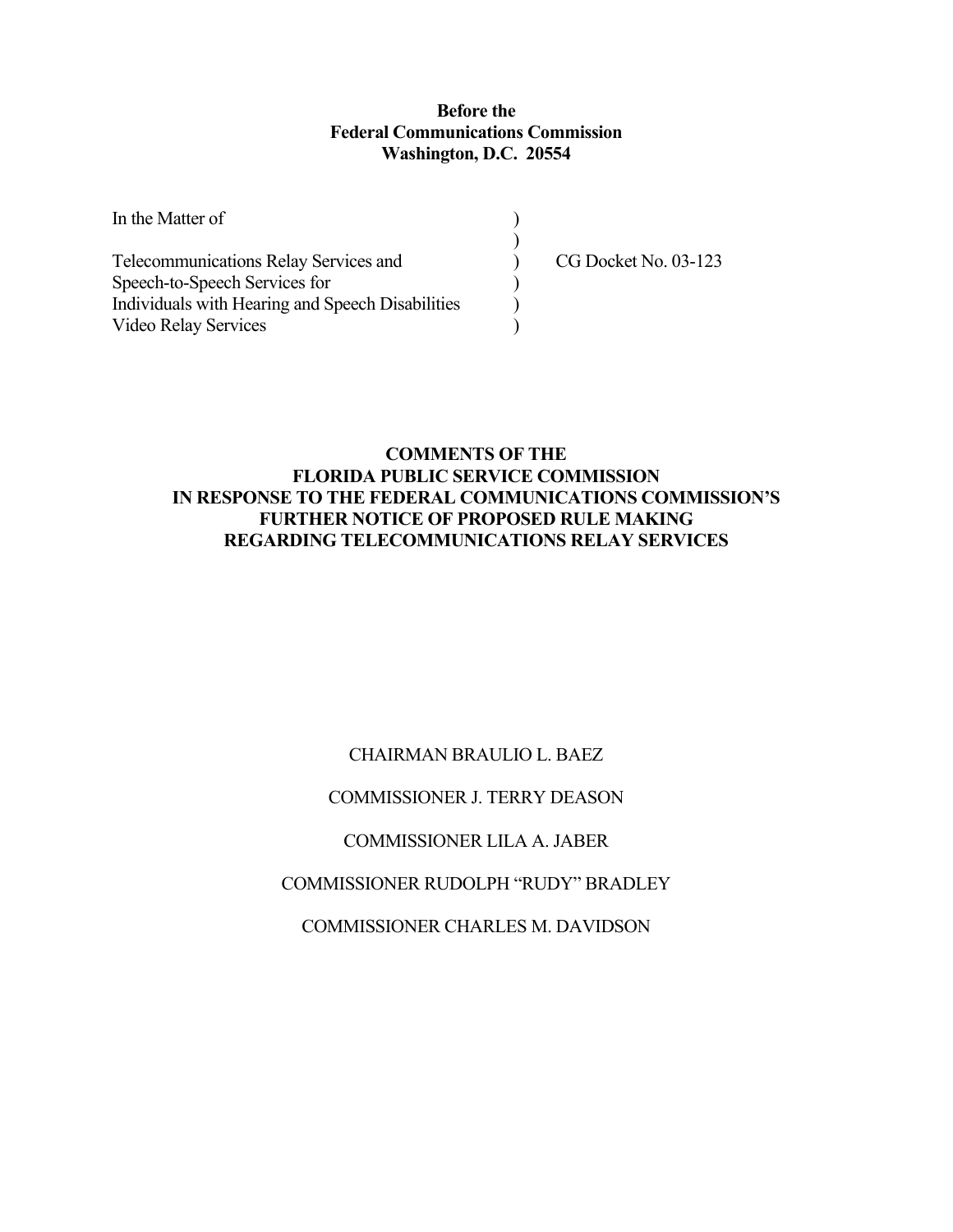## **Introduction**

 The Florida Public Service Commission (FPSC) submits these comments in response to the Federal Communications Commission's (FCC's) Report and Order, Order on Reconsideration, and Further Notice of Proposed Rule Making (FNPRM) in CG Docket No. 03-123, released on June 30, 2004. The FPSC has concerns with the proposed rule in terms of the financial impact on the state relay service program and possible statutory conflicts.

## **The proposed cost recovery method conflicts with Florida Statutes**

Florida's ability to provide Telecommunications Relay Service (TRS) under its current state

statutes could be adversely impacted if the FCC requires the states to fund the intrastate portion of

Video Relay Services (VRS) and Internet Protocol (IP) Relay. Currently, the Florida law has a cap of

\$0.25 per line per month on the surcharge for TRS.

Section 427.704(4)(a)(1.), Florida Statutes, states:

[The commission shall] require all local exchange telecommunications companies to impose a monthly surcharge on all local exchange telecommunications company subscribers on an individual access line basis, except that such surcharges shall not be imposed upon more than 25 basic telecommunications access lines per account bill rendered.

Section 427.704(4)(b), Florida Statutes, further states:

[The commission shall] determine the amount of the surcharge based upon the amount of funding necessary to accomplish the purposes of this act and provide the services on an ongoing basis; however, in no case shall the amount exceed 25 cents per line per month.

The current TRS surcharge in Florida is \$0.15 per access line which is used to fund the

traditional TRS and equipment distribution system. VRS is an expensive service to provide. The

compensation rate for VRS is currently set at \$7.293 per minute.<sup>1</sup> Should the FCC mandate that states

1

<sup>1</sup> FCC, *Order,* Adopted June 30, 2004, (DA 04-1999) at ¶ 53.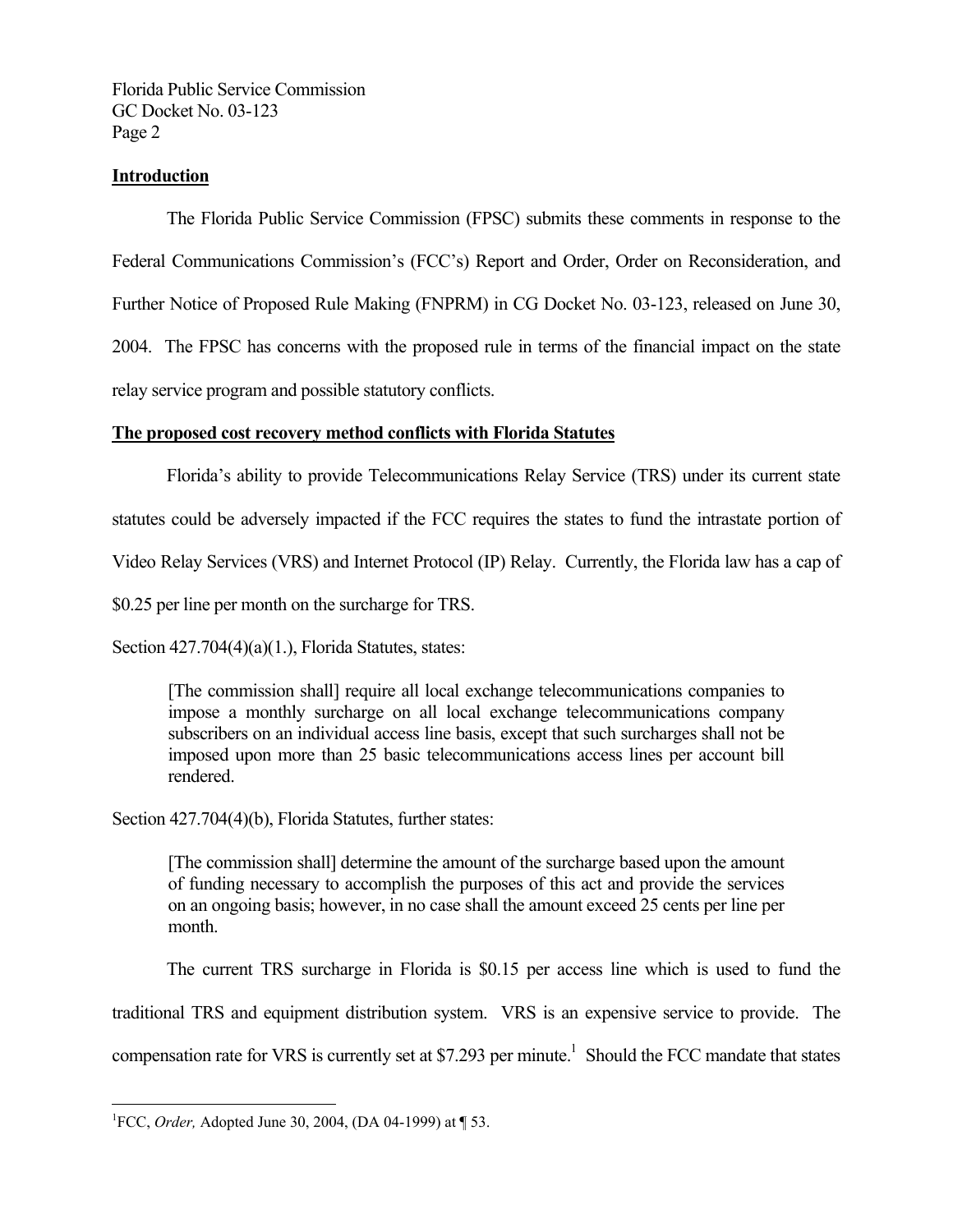pay for the intrastate portion of VRS and IP Relay service, under its current statute, Florida would possibly experience a financial shortfall in relay surcharge revenue. Florida's TRS surcharge rate cap limits its ability to collect additional revenue. The FPSC believes that VRS and IP Relay should continue to be funded by the National Exchange Carrier Association, Inc. (NECA).

#### **IP Relay Fraud**

 The FPSC is concerned about the states funding IP Relay and incurring unnecessary expenses due to fraud. IP Relay is sometimes being utilized by international users to purchase merchandise from businesses in the United States using fraudulent forms of payment.<sup>2</sup> Because IP Relay calls are routed over the Internet and originate in a foreign country, it is difficult to determine the originating location and block the calls. Sprint, Florida's contracted TRS provider, indicated that it is able to block the domain address of an international fraudulent call once the source is determined, but the calls are then initiated again from a different domain address. The fraudulent calls last longer than legitimate calls and significantly increase the call volume, and consequently, the expense. Florida's jurisdiction is limited to intrastate calls which makes it difficult for Florida to correct the occurrence of international IP Relay fraud. If the states are required to pay for IP Relay using the percentage of traffic allocation method, the states might also be paying for a percentage of fraudulent international calls.

 Since it is difficult at best to determine jurisdictional separation of IP Relay calls, the FPSC believes the best method of providing IP Relay service is to continue funding through the NECA fund.

 2 MSNBC.com, *Con artists target phone system for deaf*, Bob Sullivan, April 20, 2004.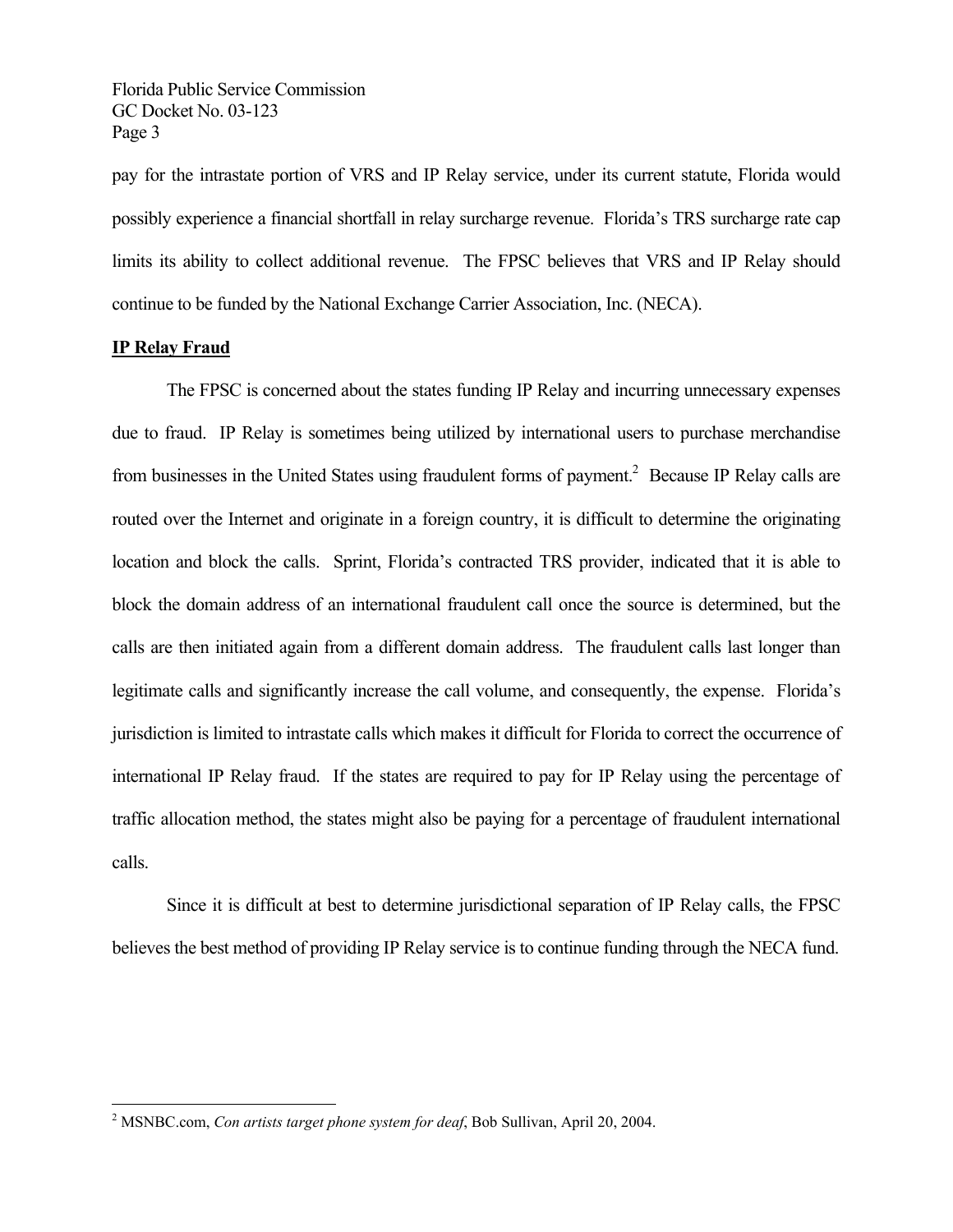#### **The potential impact on competition in Florida**

 Competition in Florida between providers of VRS and IP Relay may be diminished if the FCC mandates that VRS and IP Relay become required services of TRS in order to meet the FCC state

certification requirements.

Section 427.704(1), Florida Statutes, in part states:

The commission shall establish, implement, promote, and oversee the administration of a statewide telecommunications access system to provide access to telecommunications relay services by persons who are hearing impaired or speech impaired, or others who communicate with them. The telecommunications access system shall provide for the purchase and distribution of specialized telecommunications devices and the establishment of statewide single provider telecommunications relay service system which operates continuously. . . .[emphasis added]

Should the FCC mandate that VRS and IP Relay become part of TRS, Florida would have

only one contracted provider pursuant to its current statute. Therefore, inclusion of VRS and IP Relay

in Florida's TRS contract could possibly eliminate competition for these services in Florida because there would not be a funding mechanism for the intrastate portion of the service for any provider other than the one under contract with the FPSC. To this end, the FPSC urges the FCC to not include VRS and IP Relay as mandatory services of TRS.

 Alternatively, should the FCC include VRS and IP Relay as mandatory services of TRS or order that the states shall fund the intrastate portion of TRS and/or IP Relay, the FPSC requests that the FCC provide a waiver provision in the rule for states that have statutory conflicts with the proposed rule.

#### **Conclusion**

 In conclusion, the FPSC believes that VRS and IP Relay should not be included as mandatory relay services and these services should continue to be funded by NECA. While VRS and IP Relay